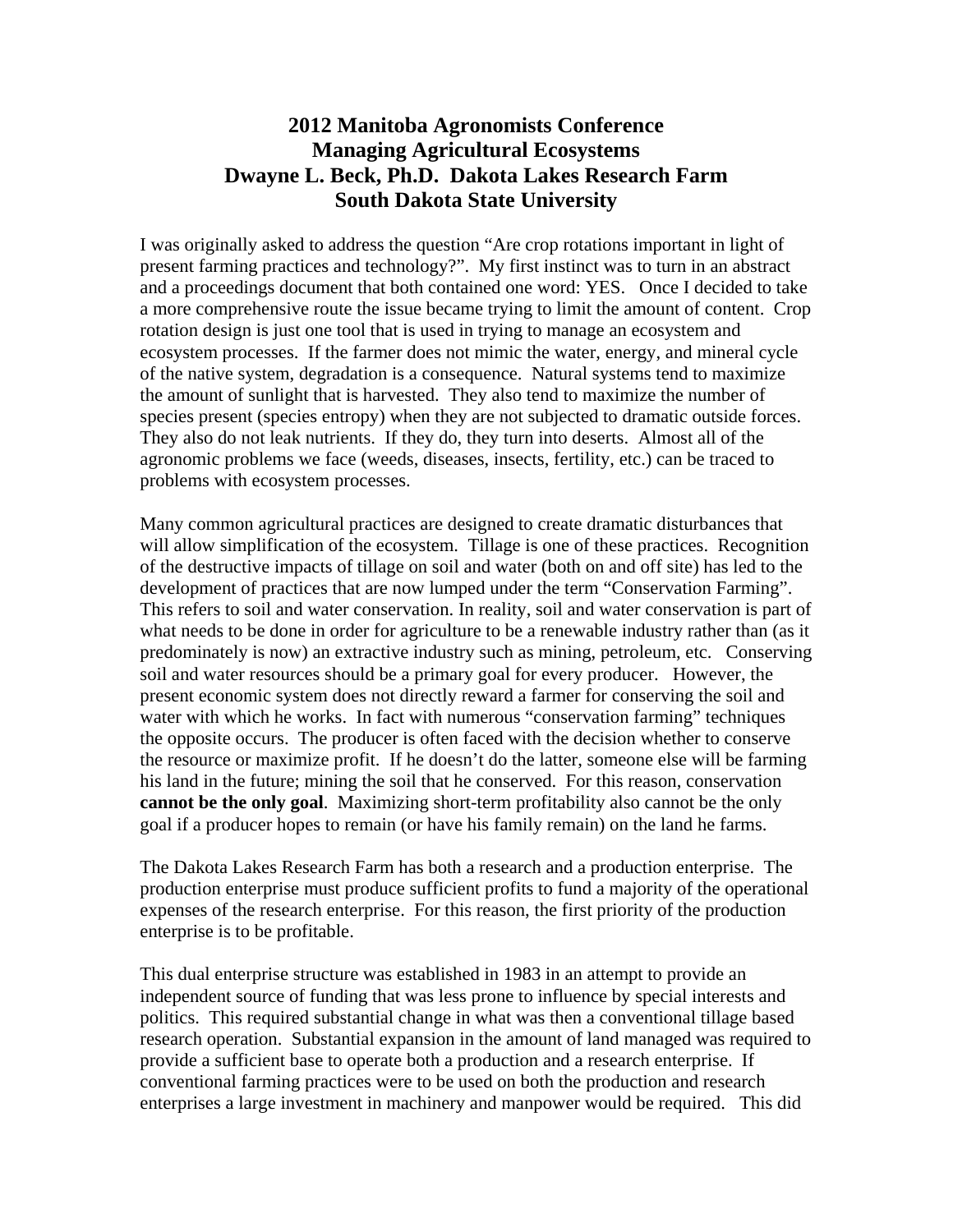not appear to be a prudent course. Consequently, it was decided that the production enterprise would be designed to utilize the manpower available and require only minimal investment in new machinery. The plan was to accomplish this through the use of diverse crop rotations. Weak-link analysis indicated that moisture would be a limiting factor for many of the potential rotational crops. Consequently, a key component of this plan was adoption of moisture conserving practices to allow growing of high water use crops in a region where their production was marginal with conventional tillage.

A holistic or systems approach was taken. This meant that component and technique choices were based on evaluation of how that choice would impact other components in the system. It was evident that (in 1983) there was not an adequate amount of knowledge available on the type of farming system needed for this situation. This meant that many of the component choices required to build the system could not be based directly on research data or producer's experience as is commonly done in agriculture. Consequently, many choices were based on fundamental agronomic and ecological principles using natural cycles and native vegetation as a guide. Research projects were initiated concurrently to better define components and techniques for areas where knowledge was lacking.

The present operation at the Dakota Lakes Research Farm is substantially different than what was begun in 1983. Only part of this difference is due to technological changes that have occurred in the last 30 years. A majority of the difference stems from developing a better understanding of what happens when crops are grown in a manner which places heavy emphasis on developing a healthy and biologically active soil ecology and uses cultural practices (rotation, sanitation, competition) as the primary methods of pest control.

An example of this philosophy sees weed problems as a symptom that the farming system does not contain sufficient diversity (the weed is Mother Nature's way of trying to add diversity). With conventional thinking attempts would be made to control this weed with herbicides or tillage. The systems approach adds a crop to provide the diversity that was lacking. With this philosophy, attempts are made at preventing problems by addressing the cause rather than merely treating the symptoms as they appear.

Many of the farmer practitioners of this technique refer to accepting this approach as having a "brain transplant" since it requires developing new skills and a different attitude. Most important among these is the need to realize that to be sustainable and profitable on a long-term basis the farming system must be designed such that natural cycles and principles become an ally rather than an enemy. Inputs such as fertilizers or pesticides then become methods to augment or initiate natural cycles rather than being tools designed to stop processes that are natural.

Tillage selection is a primary example of this different approach. In natural systems, **tillage is a catastrophic event** (associated with glaciers, erosion, volcanoes, etc.) that occurs only rarely. Both macro and micro fauna are profoundly impacted. Soil dwelling specie are disrupted to an even greater degree than those that can migrate to more suitable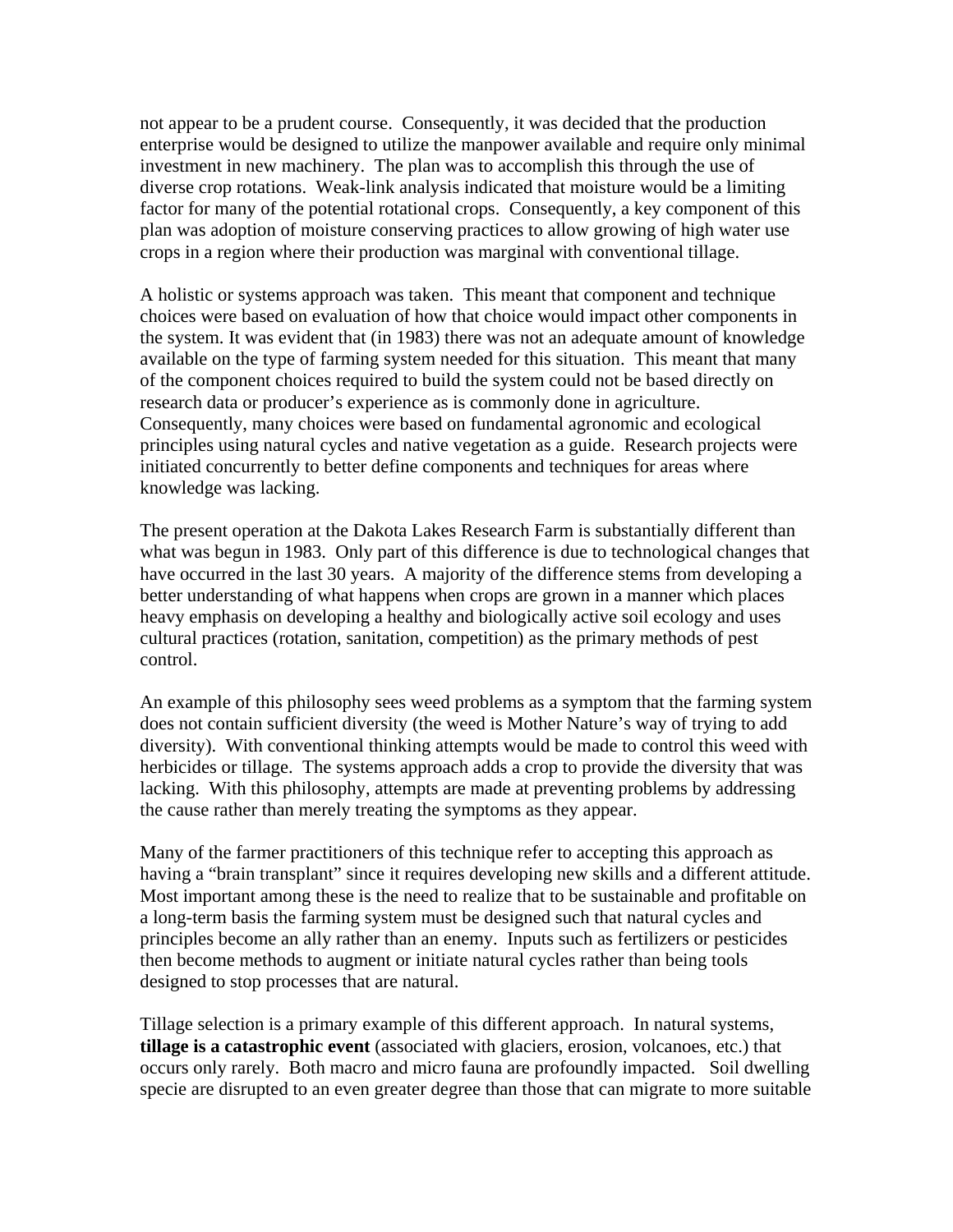habitat. With frequent and repeated tillage, the soil ecology becomes predominated by species that require tillage in order for residue and nutrient cycling to occur. Since tillage generally occurs prior to plant growth being initiated, nutrients have been placed in a mobile form before they are needed, making them vulnerable to loss. If tillage is not performed, lack of aeration (caused by the poor soil structure that results from repeated tillage) causes nutrient cycling and crop growth problems. In undisturbed natural systems, nutrients and residues are cycled by a complex web of macro (grazing animals, earthworms, mites, spring tails, etc.) and micro (fungi, VAM, bacteria) fauna. In this system, residues are maintained to protect the soil until new plant growth occurs. Canopy conditions created by this new growth allow residue decomposition rates to accelerate. This residue decomposition releases nutrients for use by the subsequent crop when they are needed. If this system were not properly balanced, the prairies of North America would either be desserts or hay stacks. In farming systems designed to mimic undisturbed natural systems, fertilizers are utilized to replace nutrients exported from the system and are applied in a manner to provide an early competitive advantage to the crop that is to be harvested.

This complex web does not reappear quickly when a soil that has been tilled for a number of years is managed without tillage. The soil structure and organic matter lost during the tillage period does not reappear quickly either. For this reason, initiating lowdisturbance techniques requires careful planning in regard to how the transition can be made without sacrificing short-term profitability. Many of the struggles and failures associated with producers adopting low disturbance methods traces to inadequately addressing this issue.

Similar analysis can be performed in relation to the impact tillage choice will have on weed pressure, insects, diseases, etc. Nutrient and residue cycling was chosen to provide an example of the thought processes involved.

The Dakota Lakes Research Farm did not initially choose to use reduced tillage techniques because of the soil and water conservation benefits; or due to the fact that soil health and nutrient cycling would be improved; or for wildlife benefits; or for carbon sequestration potential; or any of the other benefits brought to light in the last 10 to 20 years. The decision was made on the basis of the potentially improved profitability that the moisture conservation and workload spreading characteristics provided. The ultralow disturbance, diverse crop rotations system that has evolved also owes much to the desire to maximize the utilization efficiency of manpower and machinery resources. It has also resulted in lower pesticide use and higher yield levels than anticipated. It is believed that much of this is due to a better understanding of the use of natural cycles. It is also quite possible that soil health and soil ecology play a much greater role than has been realized in the past.

It is almost certain that no producer will utilize exactly the same system components used at the Dakota Lakes Research Farm. Their physical (soil, climate, etc.) and fiscal (machinery, capital, manpower) resources differ from ours. Their choice of components should reflect these differences. The fact that the basic laws of nature function the same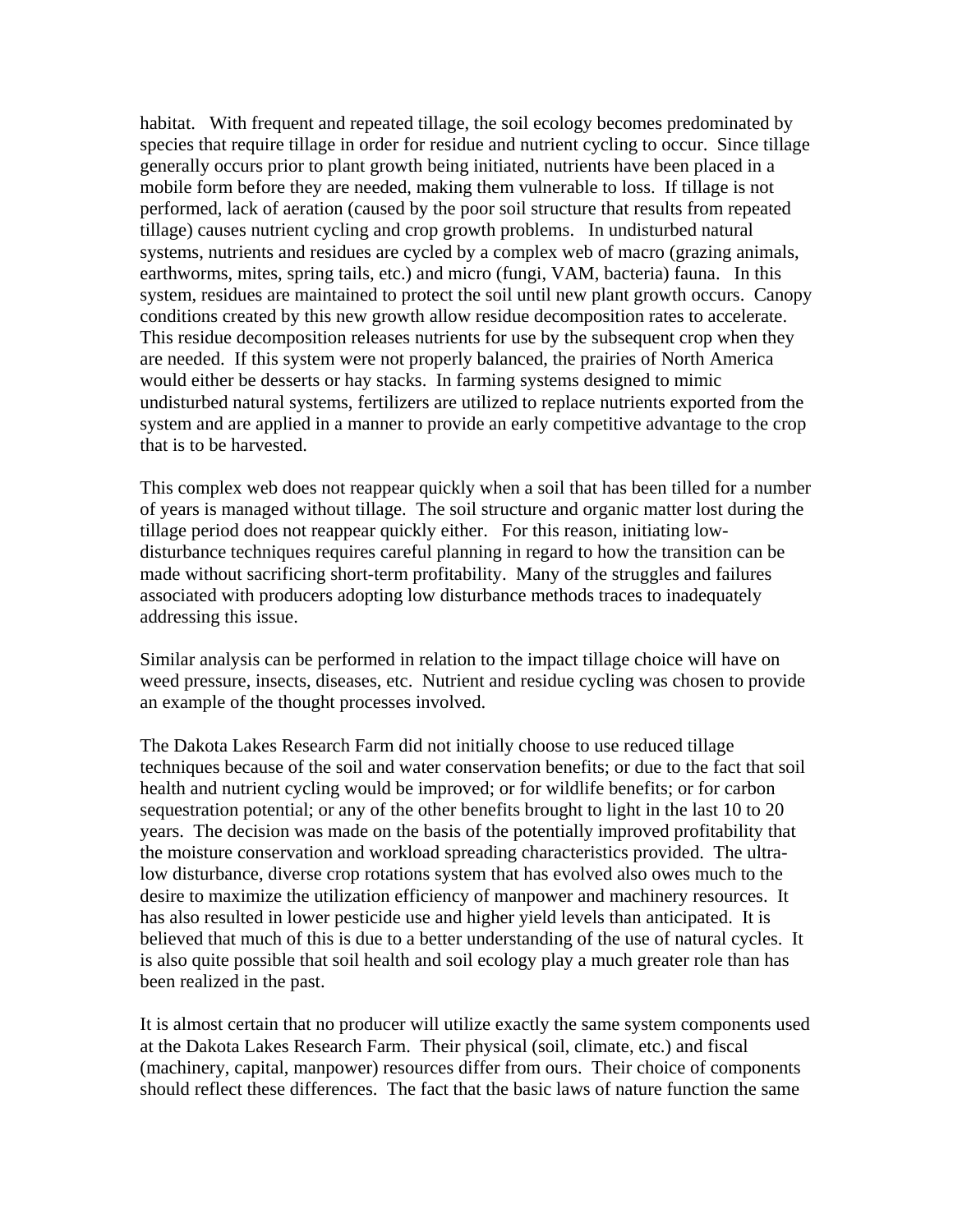independent of these differences does indicate that the "SYSTEMS" approach successfully used at the Dakota Lakes Research Farm (and more importantly by producers in other parts of the world) may provide insight in potential approaches to be used in developing improved farming systems.

### **Customizing the "SYSTEM"**

The Dakota Lakes Research Farm enterprise presents a good example of how basic principles are used to create systems suited to differing physical resources. At the present time, the operation manages slightly und er 900 acres of land. Some of this land is classed as a short-grass prairie due to the fact that it has shallow, clay, soils that limit available water holding capacity. Some of the land is short-grass prairie because of sandy soils that limit available water holding capacity. Some land is classed as mixedgrass prairie because the soils have good water holding characteristics. Some of the land is irrigated. This removes water availability as a primary constraint. Some land is close to the headquarters. Other land is located a substantial distance from the headquarters. Some of the land had a history of over 50 years of wheat-fallow management with tillage; some had never been tilled (it was brought into production from native sod without tillage). It would be unwise to attempt to manage each of these situations with the same components. They are, however, all managed using the same approach to create a system designed to optimize the contribution that particular property makes to the operation. This approach is based on the application of fundamental agronomic and biological principles. **These principles do not change**.

One of these basic principles is that water utilization intensity must be **proper**. In other words the water use must match the water available. If the system is not sufficiently intense problems such as water logging, saline seep formation, nutrient loss, traffic ability problems, etc. are common. If the system is too intense, poor yields due to water stress or stand establishment problems are likely. Under irrigated conditions at Dakota Lakes the intensity of water use is limited only by the amount of growing season and heat received in the summer and by the availability of capital, manpower, and equipment to pump water from the Missouri River when it is needed. The choice to limit intensity under irrigation therefore is based on fiscal (manpower, equipment costs, energy) resources. On the dryland portion of the operation, intensity of water use is controlled by physical resources (soil type, rainfall, climate, etc.). In both cases, improper intensity results in management problems and less than optimum profitability. No-till management allows (requires) more water use by the crop (transpiration) since less water will be wasted by the direct and indirect impacts of tillage (evaporation and runoff).

Another basic principle is that diversity must be **adequate (appropriate)**. As mentioned before, lack of diversity provides an opportunity for weed and disease organisms to build to harmful levels. The cost of controlling these opportunistic species and the capability to do so needs to be evaluated in each situation as it compares to what can be accomplished by using more diverse crop rotations. Under irrigated conditions at the Dakota Lakes Research Farm, corn (field and popcorn) and beans (edible and soybean) are the crops capable of returning the most increase in yields from the fixed costs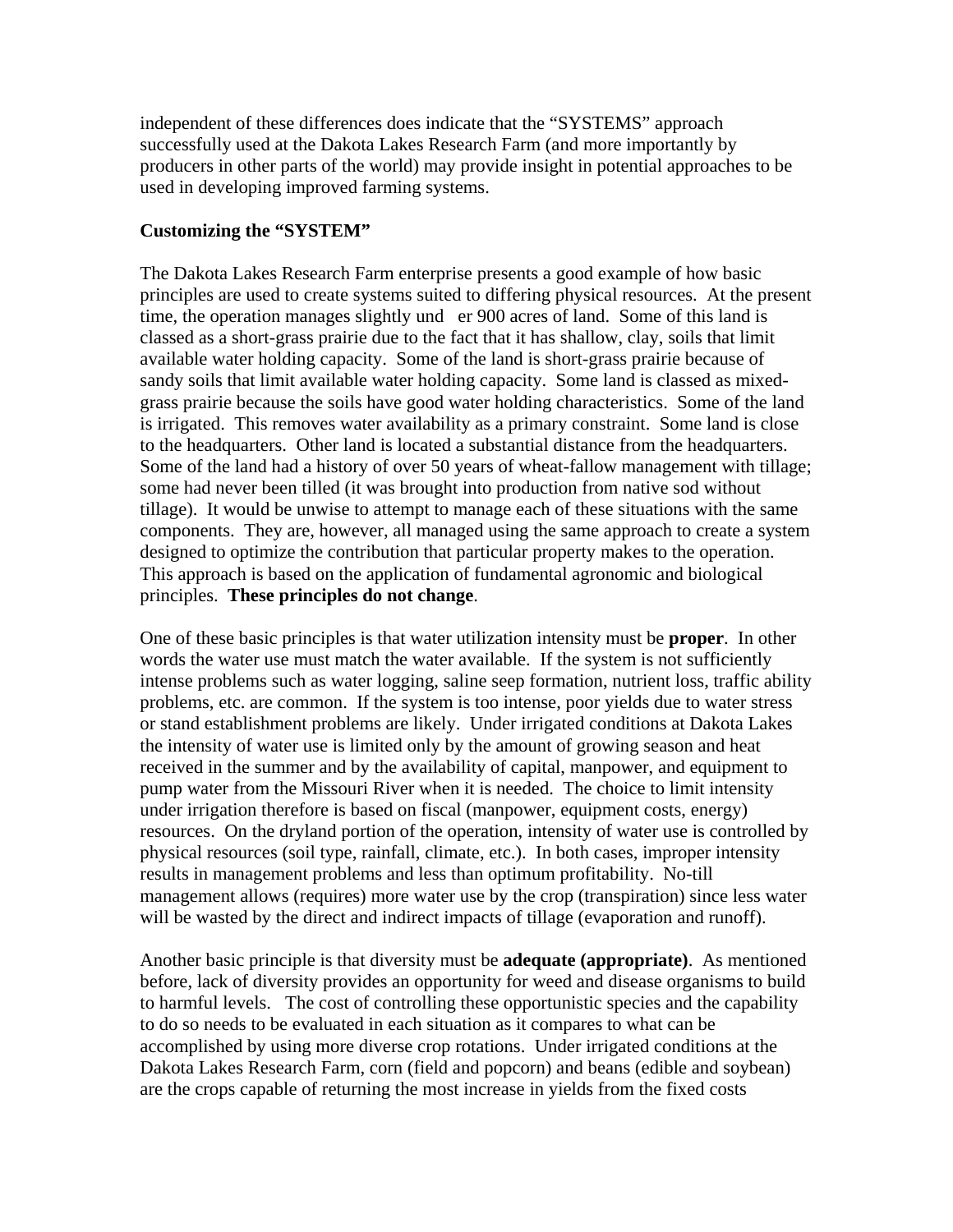associated with the irrigation development. If all acres were devoted only to these crops much of this increase would be offset by increased variable costs (pesticides), reduced efficiency in use of fixed machinery resources, and reduced yields. In addition, energy costs would rise on both a per acre and per unit of production basis. Some of this is caused by lower yields but most is due to a reduction in electricity price if the supplier is allowed to control (turn off) the irrigation pumps during periods of peak electrical demand. By devoting part of the acreage to rotational crops which do not share the same peak water use characteristics as corn and beans this can be done without limiting the ability to supply all crops with their full water needs. Consequently, on the irrigated portion of the operation, adding diversity has more impact in reducing variable costs than on reducing fixed costs although both are benefited. Conversely, on the dryland portion of the operation adding diversity provides the most benefit to reducing fixed costs (land, family labor, and machinery) per unit of production (not necessarily per acre). Variable costs are also reduced dramatically (especially pesticide inputs) once the system is in place and working properly. This may not be true during transition periods. Seed and fertilizer costs change very little on a per unit of production basis.

The bottom line of this approach is to view each farming operation as unique. The goal is to optimize the utilization of the resources (land, labor, capital, and machinery) available to that operation in a profitable and environmentally compatible manner. This requires devising a unique system for each operation, owner, parcel of land (and even portions of a piece of property), etc. rather than attempting to devise a farming recipe that fits all fields of all producers in all situations.

#### **Common Characteristics**

This is not meant to imply that there are no common characteristics amongst the most successful no-till systems being used at Dakota Lakes and by real producers throughout the plains and prairies. Foremost among these is the inclusion of three or four crop types (cool-season grass, cool-season broadleaf, warm-season grass, and warm-season broadleaf) in the rotations used. Where cool-season crops are traditionally grown, addition of the warm-season grass component provides more benefit (adds more diversity) that adding a warm-season broadleaf because of the commonality of some diseases (such as white mold) and herbicide programs among warm and cool-season broadleaf crops. Rotations that are not consistent in terms of either **interval or sequence** provide the best protection against species shifts and biotype resistance. In other words rotations such as wheat-canola or wheat-canola-wheat-pea are consistent in both interval and sequence. Wheat always occurs in alternate years and always follows a cool-season broadleaf. Rotations such as s.wheat-w.wheat-pea-corn-millet-sunflower are not consistent in either interval or sequence. Rotations should have crop type to crop type intervals of a minimum of two years somewhere in the rotation. Extended perennial phases (grass seed, alfalfa) minimize agronomic problems associated with the low diversity rotations in the annual cropping portion of the rotation. This approach is useful in some situations but does not normally lead to optimization of machinery and labor resources. Perennial sequences are an excellent way to "jump start" the system. Another trend that is obvious especially in the Dakotas, Kansas, Nebraska, and Colorado is a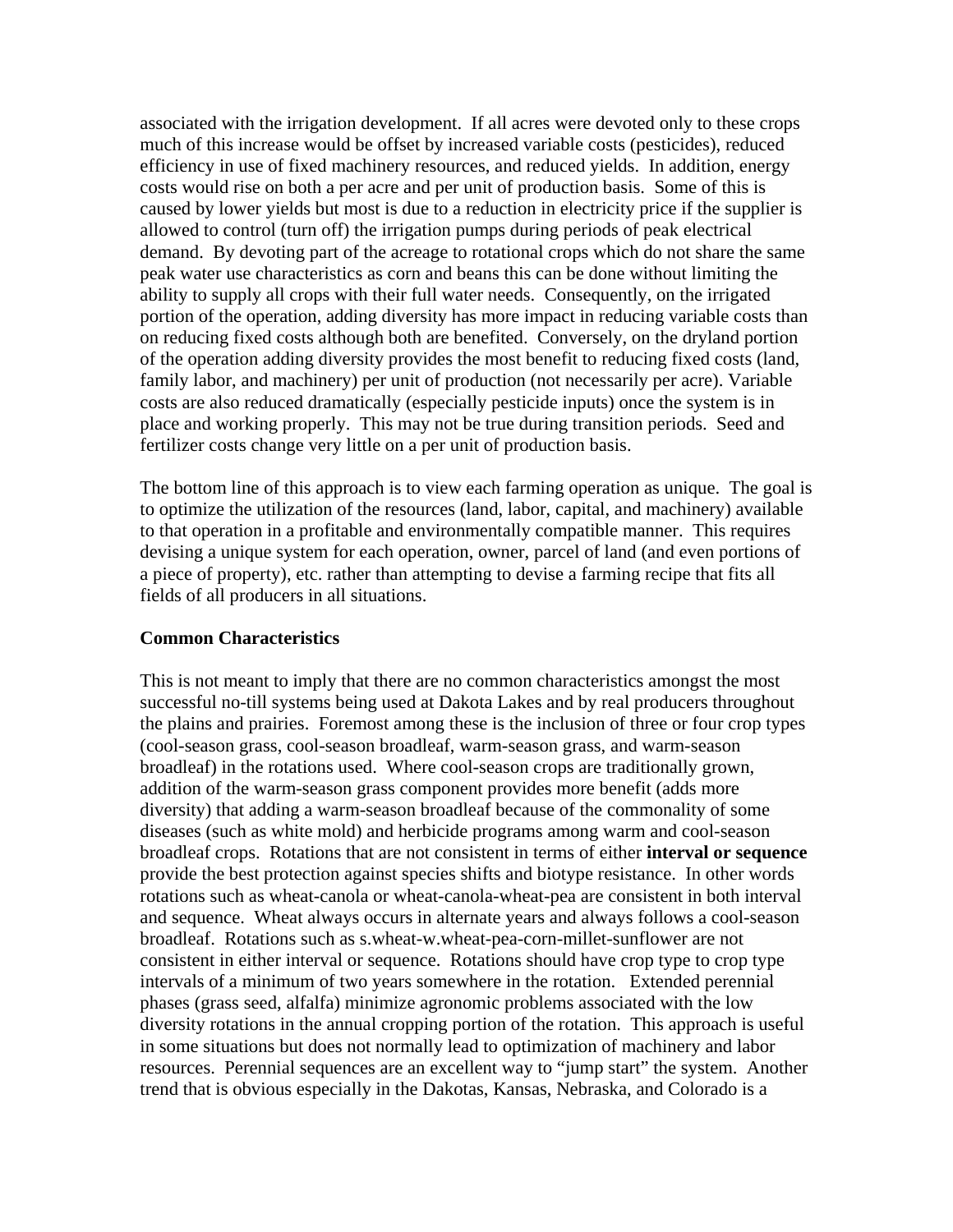move to the use of lower disturbance techniques as rotations improve. This trend is stymied at times by limited choices in seeders that have the capability to properly place fertilizer while accurately seeding with low-disturbance. Dormant seeding of spring cereals (especially wheat) has become a predominant practice for many producers. This technique shifts workload from the busiest time of the year to a less busy time. When this is properly done, benefits for many operations far outweigh the risks. Dormant seeding of canola is not as well proven and consequently is not as widely employed. Producers (especially those with livestock) are beginning to utilize cover crops as a means of adding diversity and intensity to their systems (adding beneficial biology)

### **Wrapping it up**

.

The best definition of a farmer is someone that takes sunlight, water, and carbon dioxide and turns them into products that can be sold. Each operation needs to evaluate how good of a job to they do at performing those tasks. What percentage of the sunlight that falls hits living tissue? What percentage of the water that falls enters the soil and is used by plants and how much causes harm by leaching or running from the land. Ate the nutrients cycled or "leaked"?. Ecosystem that leak nutrients (including carbon) for extended periods of time, turn into deserts.

Soil and water conservation are a consequence or side benefit of utilizing properly designed no-till systems. Sustainable profitability must be the primary goal in order to assure that conservation continues long-term. The best systems attempt to mimic native vegetation in terms of intensity (water use) and employ as much diversity as needed to optimize the system. Each resource (land, machinery, labor, etc.) is managed to optimize its contribution to the operation without overtaxing its capability.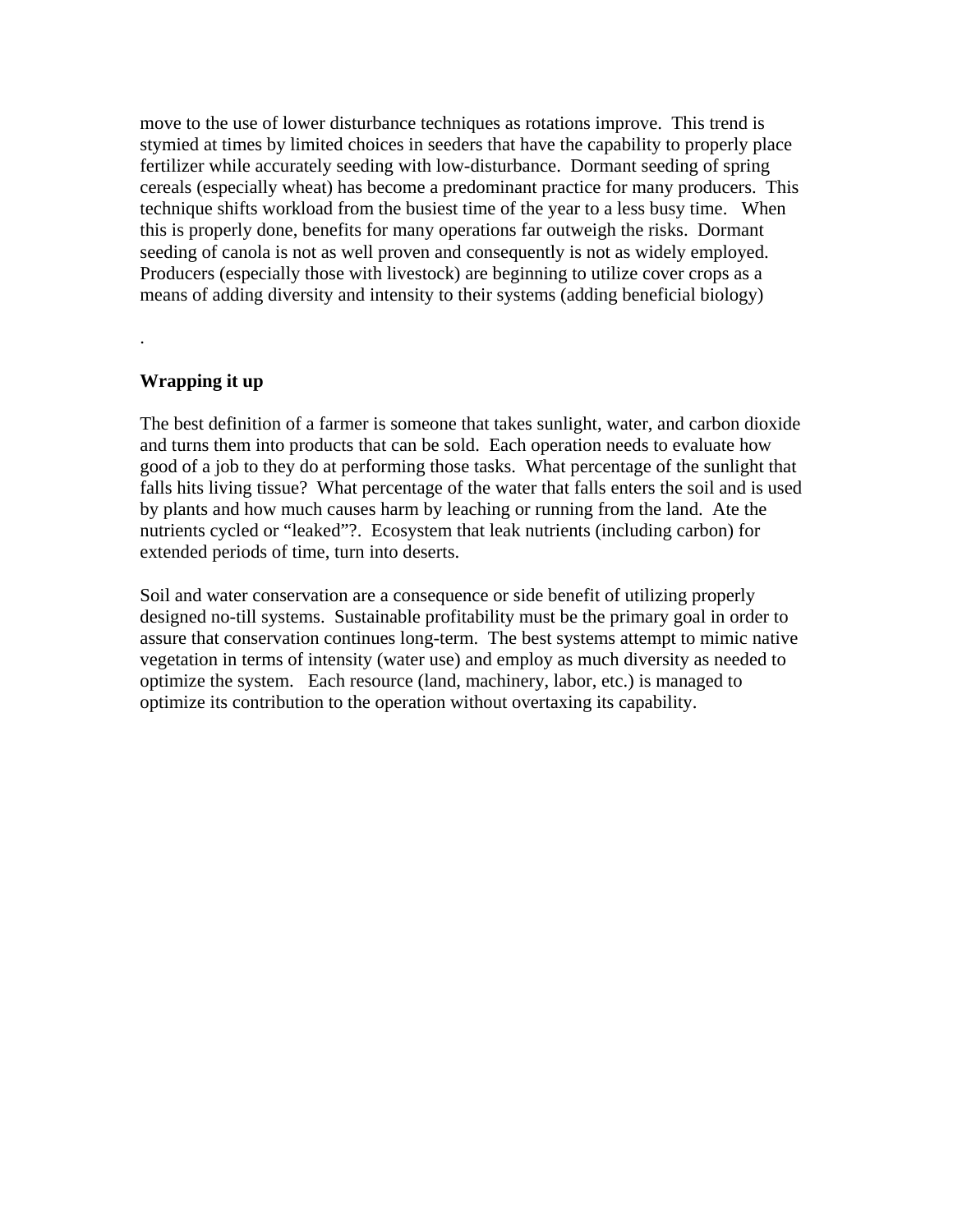# **An Emphasis on Rotations**

Determining what to grow as rotational crop(s) and how they will be sequenced can be a complex process. There are however some general guidelines that can be extremely helpful in beginning the process. Consider this to be Beck's **TOP 10 LIST**. The order they appear does not denote their importance.

- 1. Reduced and no-till systems favor the inclusion of alternative crops. Tilled systems may not.
- 2. A two season interval between growing a given crop or crop type is preferred. Some broadleaf crops require more time.
- 3. Chemical fallow is not as effective at breaking weed, disease, and insect cycles as are black fallow, green fallow, or production of a properly chosen crop.
- 4. Rotations should be sequenced to make it easy to prevent volunteer plants of the previous crop from becoming a weed problem.
- 5. Producers with livestock enterprises find it less difficult to introduce diversity into rotations.
	- a. Use of forage or flexible forage/grain crops and green fallow enhance the ability to tailor rotational intensity.
- 6. Crops destined for direct human food use pose the highest risk and offer the highest potential returns.
- 7. The desire to increase diversity and intensity needs to be balanced with profitability.
- 8. Soil moisture storage is affected by surface residue amounts, inter-crop period, snow catch ability of stubble, rooting depth characteristics, soil characteristics, precipitation patterns, organic matter content and other factors.
- 9. Seedbed conditions at the desired seeding time can be controlled through use of crops with differing characteristics in regard to residue color, level, distribution, and architecture.
- 10. Rotations that are not consistent in either crop sequence or crop interval guard against pest species shifts and minimize the probability of developing resistant, tolerant, or adapted pest species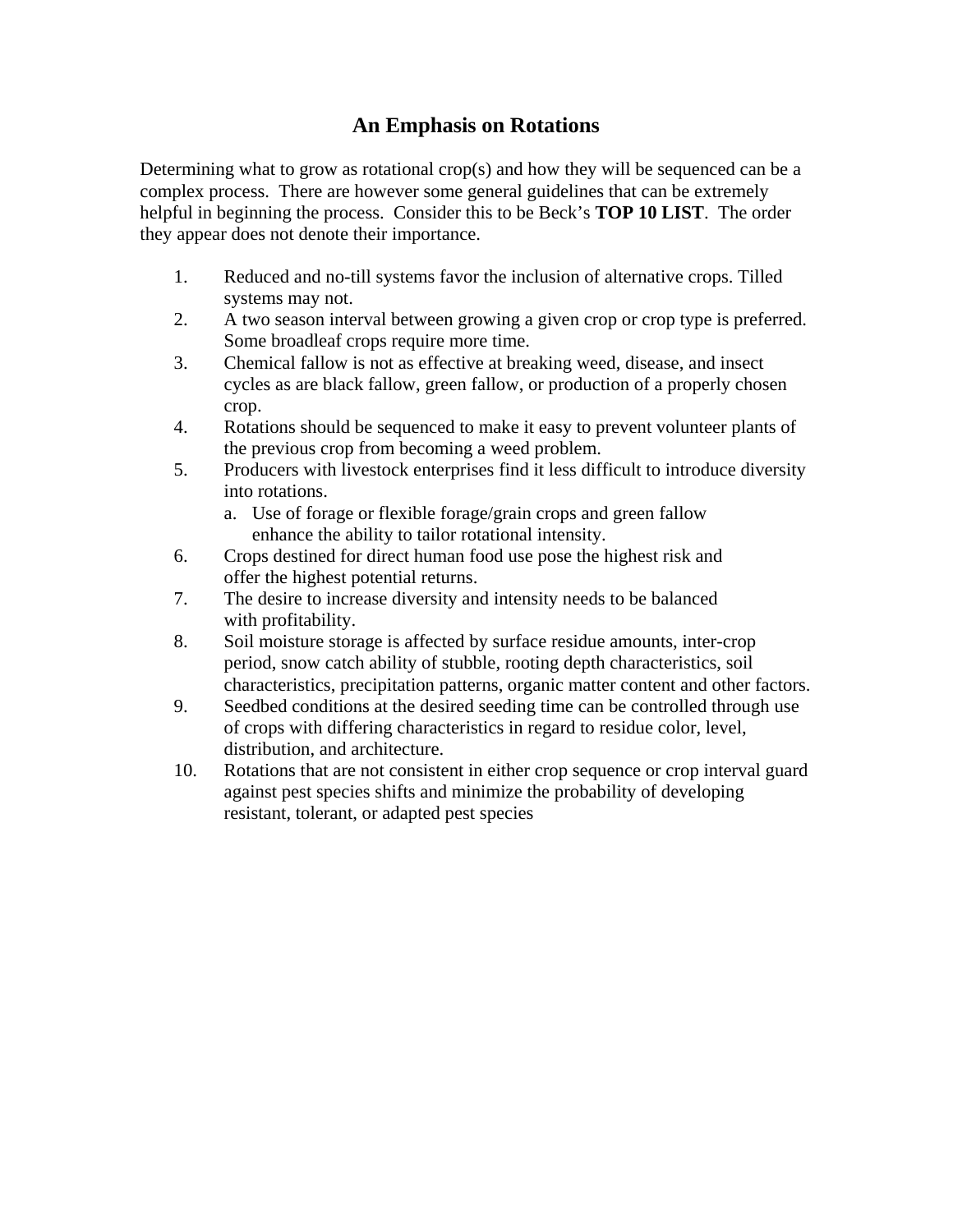# **Classification of Rotation Types**

It is sometimes easier to discuss concepts if they are placed into categories of some sort. We have developed the following scheme with this in mind. This classification is totally arbitrary and is meant to serve only as a tool to help understand rotation planning.

**SIMPLE ROTATIONS:** Rotations with only one crop of each crop type used in a set sequence. This is the most common type.

EXAMPLES: Winter Wheat-Corn-Fallow; Wheat-Canola; S. Wheat-W. Wheat-Corn-Sunflower; Corn-Soybean; Winter Wheat-Corn-Pea

ADVANTAGES: Simple-limited number of crops to manage and market.

DISADVANTAGES: Limited number of crop sequence/interval combinations. All corn is sequenced behind wheat or all winter wheat goes into spring wheat.stubble. In other words this style is consistent in both sequence and interval. Conditions for each crop are the same an all of the acreage.

**SIMPLE ROTATIONS WITH PERENNIAL SEQUENCES:** Simple rotations that are diversified by adding a sequence of numerous years of a perennial crop.

EXAMPLES: C-Sb-C-Sb-C-Sb-Alf-Alf-Alf-Alf and many others.

ADVANTAGES: Simple. Limited number of annual crops to manage and market. The perennial crop is an excellent place to spread manure. Perennial crops probably can produce more soil structure than annual crops. This is especially true when grass or grass mixtures are the perennial crop**.** Biomass crops and use of grazing systems have potential.

DISADVANTAGES: It is difficult to manage a sufficient percentage of the farming enterprise as a perennial crop without grazing. Harvesting 40% of the farmland as forage is tough. Using less than 40% perennial crop minimizes its impact) Marketing perennial crop is an issue.

For instance: If the producer could only harvest 400 acres of alfalfa in a timely manner with the machinery and labor resources available, he would be limited to having 300 acres of each corn and soybeans in the above rotation. If he expanded his corn and soybean acreage more than this, the rotational benefit of the alfalfa sequence would be negated on the extra acreage. If he had 400 acres of alfalfa and 1000 acres each of each corn and soybeans (leaving the alfalfa for 4 years), alfalfa would be placed on any given field only one time in a 24-year period. He would in essence have 6 years of cornsoybean in a perennial sequence rotation and 14 years or corn soybeans in a simple rotation. Perennial sequence rotations have substantial benefit when used on fields close to the farmstead or feedlot. A producer could allocate 1,000 acres in proximity to where the forage would be used to a perennial sequence rotation. His remaining acreage could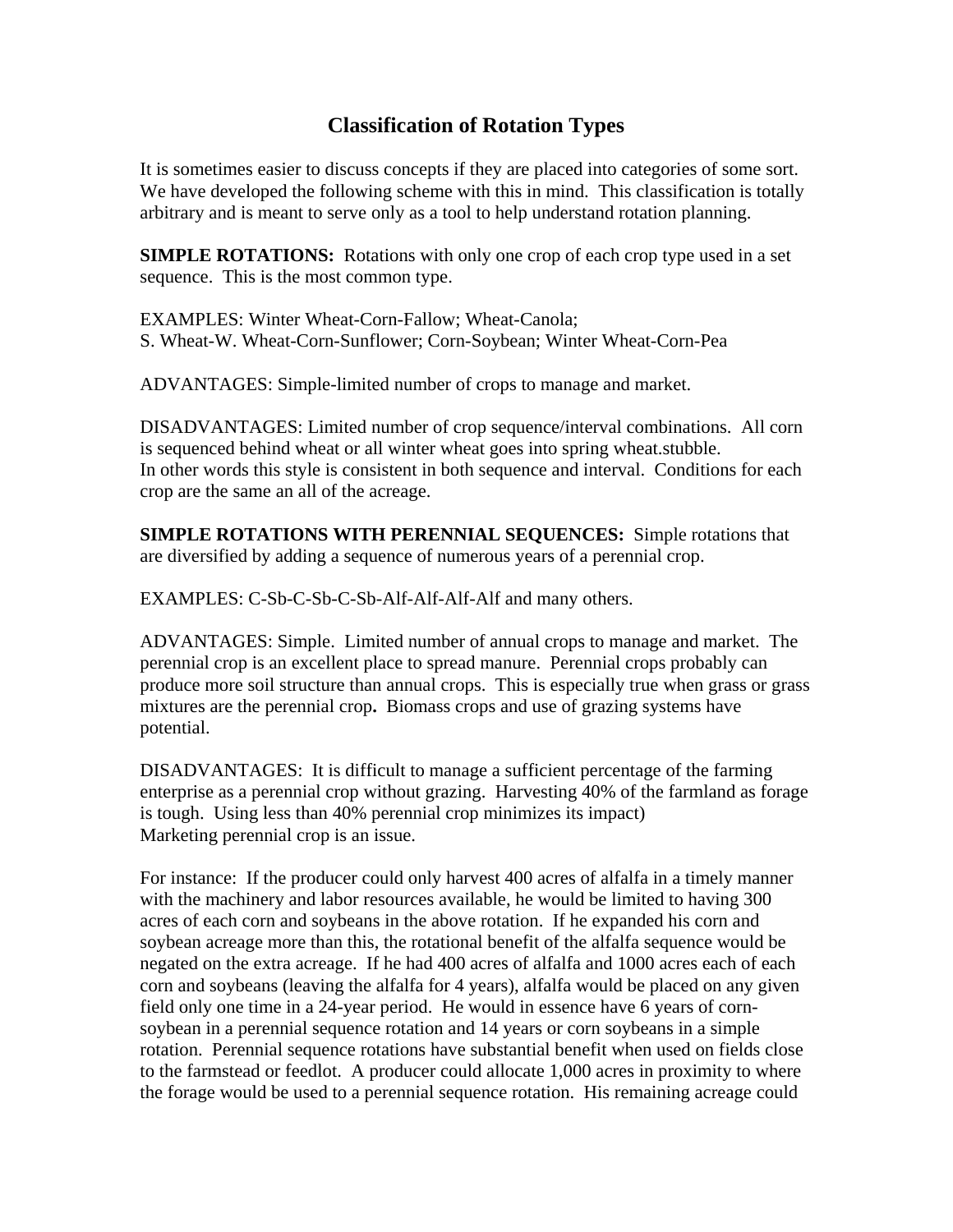be managed in a more diverse rotation that did not involve perennials. Another option for obtaining a larger percentage of annual crop acres is to combine a more diverse type of rotation and a perennial sequence.

**COMPOUND ROTATIONS**: Combination of two or more simple rotations in sequence to create a longer more diverse system.

EXAMPLE**:** S. Wheat-W. Wheat-Corn-Soybean-Corn-Soybean. This results from a combination of the Corn-Soybean and S. Wheat-W. Wheat- Corn-Soybean rotations.

ADVANTAGES: There are still a limited number of crops to manage and market. This approach creates more than one sequence for some crop types. There is diversity in both sequence and crop environment for corn and wheat (not soybeans). Diversity exists in interval for all crops.

DISADVANTAGES: There is a limited ability to spread workload since 1/3 of the acreage is in corn and 1/3 in soybeans.

**COMPLEX ROTATIONS:** Rotations where crops within the same crop type vary.

 EXAMPLE: Barley-W.Wheat-Corn-Sunflower-Sorghum-Soybean or Barley-Canola-Wheat-Pea. This is similar to the example cited for compound rotations. Barley has been substituted for one of the wheat crops; sorghum for one corn; and sunflowers for one soybean.

ADVANTAGE: This type of approach is capable of creating a wide array of crop type x sequence combinations. If the crops are chosen wisely there is substantial ability to spread workload. This approach is effective at combating species-specific pest problems such as cyst nematode in soybeans, blackleg in canola, or corn rootworm in corn. Pests such as white mold that have multiple hosts respond similarly to the way they behave in compound rotations.

DISADVANTAGE: The larger number of crops requires substantial crop management and marketing skill.

**STACKED ROTATIONS:** One of the less well-known approaches is one we call stacked rotations. This includes rotations where crops or crops within the same crop type are grown in succession (normally twice) followed by a long break.

EXAMPLE: Wheat-Wheat-Corn-Corn-Sb-Sb; Barley-Wheat-Pea-Canola

Stacked Rotation Concepts: This should not be an unfamiliar concept because it is the way that plants sequence in nature. A species dominates a space for a period of time and is succeeded by another species. Eventually (after many such successions) the original species will again occupy the space. The time frame for these "rotations" is much longer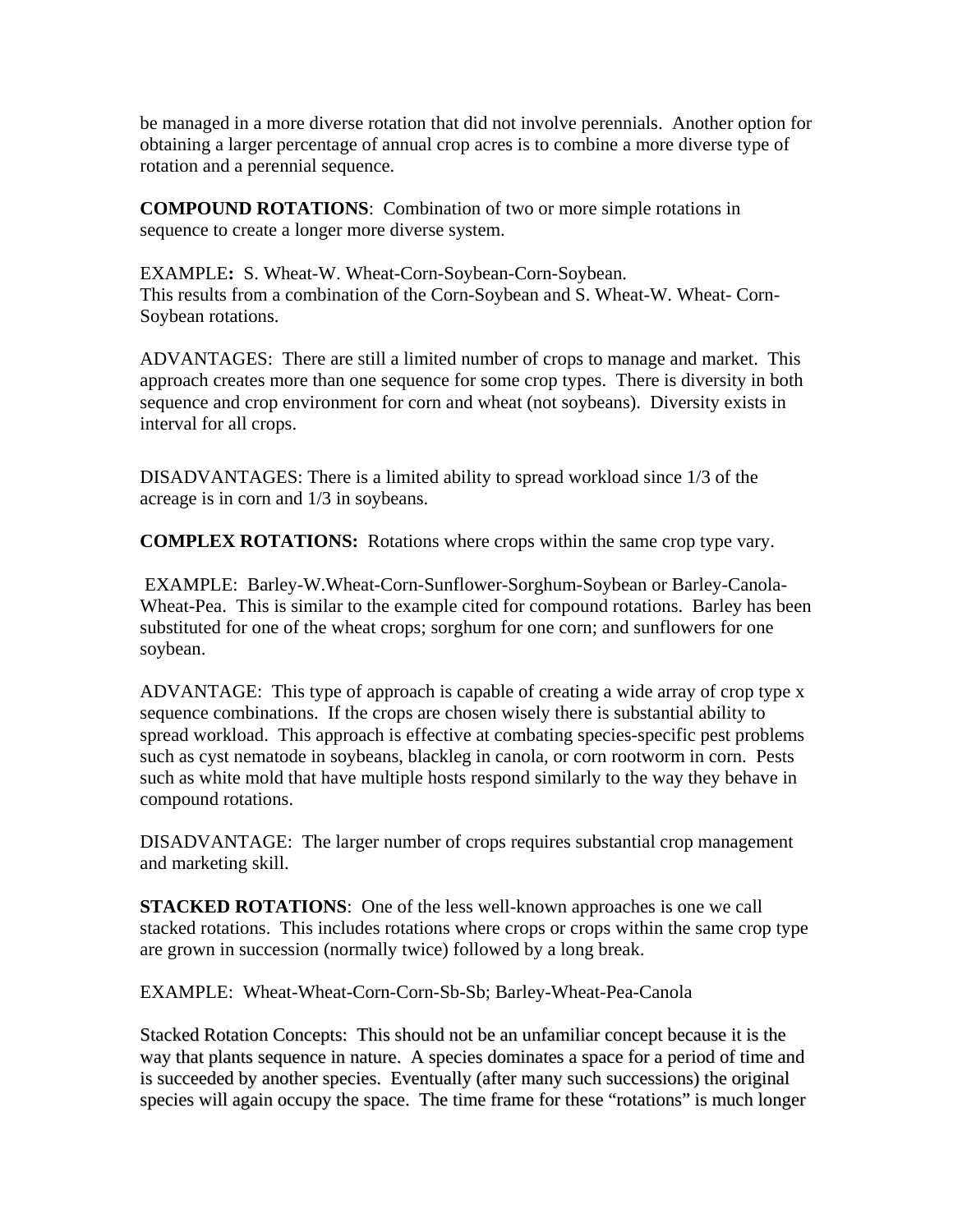than the one usually considered in annual crop production but the principles are the same. Humans tend to operate in a different time frame than other species. Days, hours, and years have a totally different meaning to a bacteria or fungi than they do to a tree. Some species have very fast growth curves, once they are given the opportunity, while others take a long time to build population. Each species has a "survival strategy" designed to increase the chances that it will continue to exist. Humans learned to build shelters, grow food, etc. because we were not the best adapted species at enduring the elements and hunting or gathering. Many annual weeds produce huge numbers of seeds increasing the probability that at least one will survive. Other weeds have seeds that contain a range in dormancy allowing them to fit into environments where all years are not good years. Many disease organisms produce resting bodies that require favorable conditions to exist before they attempt to grow.

The universal survival strategy for all species is genetic diversity. This allows some of them to survive in conditions that eliminate the rest of the population. Some of the offspring of these survivors have this same survival advantage. Consequently individuals with this trait will increase as long as the conditions that favor them continue. They may not have an advantage if conditions change. The main reason agriculture faces issues with resistant weed and insect biotypes is that cropping programs create conditions that favored specific individuals amongst the population and keep these conditions in place long enough, frequent enough, and/or predictably enough to allow that biotype to become the predominate population.

The concept behind stacked rotations (as with some of the other types of rotations as well) is to keep both crop sequence and crop interval diverse. Part of the strategy recognizes the fact that rotations containing only one crop sequence or one interval will eventually select for a species (or a biotype within a species) that suits the particular conditions. In the case of a species biotype, the population will continue to grow and purify as long as the specific conditions remain the same.

It is probably best to provide a few examples. In the Corn Belt and in irrigated areas on the plains in the US, it was at one time common for many growers to produce corn on the same land every year. When this was done, an insect known and the corn rootworm beetle (there are different species with similar habits) would feed on the corn silks and lay eggs at the base of the corn plant. Most of these eggs would hatch the next spring. If corn or other suitable hosts were present, the larvae would feed on the corn roots and cause significant losses. This required use of insecticides on land devoted to continuous corn production. When corn was seeded following soybeans this insect was initially not a problem. Interestingly enough, following a long history of corn-soybean rotation in parts of the Corn Belt corn rootworm beetles have devised two known survival strategies. In western areas an extended diapause biotype has become common and in cases predominate. The majority of the eggs laid by this biotype do not hatch the next spring (when soybeans are seeded) waiting instead for corn to predictably return the second year. In reality, eggs laid by some individuals always had a higher proportion with this tendency. They now predominate the population because the persistent and widespread use of the corn-soybean was consistent in the **interval** between successive corn crops.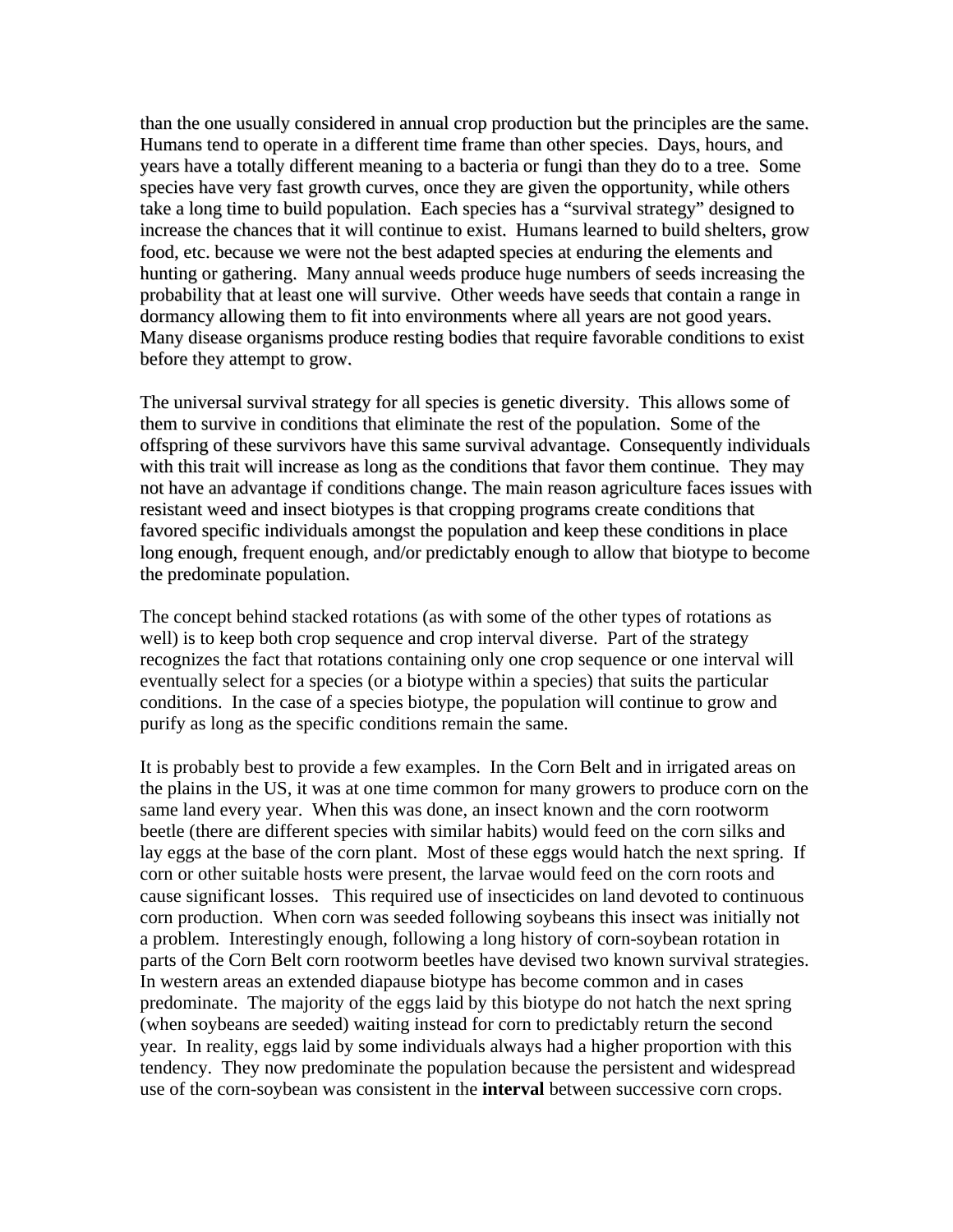This gave this biotype competitive advantage. The second example comes from more eastern areas. This adaptation involves the gravid females migrating to soybean fields to lay their eggs. When these hatch the next spring corn will most likely be there. In this case the biotype was given an advantage because the corn soybean rotation is consistent in **sequence.** A similar adaptation would probably occur if all corn in an area was seeded following wheat.

In the stacked Wheat-Wheat-Corn-Corn-Soybean-Soybean example the sequence for corn and the interval between corn crops is unpredictable in the time frame of an insect. (It looks very predictable to humans). Just as importantly, some of the population with normal habits (feeding on corn, laying eggs in corn, eggs hatching the next spring) has been kept alive due to the corn-corn stack. This will dilute the population of those with aberrant behavior.

The examples given dealt with insects. Examples can just as easily be found using weeds or diseases. The important point to remember is that these shifts in characteristics do not always occur quickly. Species with only one generation per year, may take a decade or two for a biotype with suitable survival strategy to develop into predominance. During this period the producer becomes convinced that he has developed the ultimate crop rotation, found the perfect chemical, etc. for his operation (it has worked for 7 years in a row). Then almost without warning the system fails. Everyone with resistant weed biotypes has witnessed this phenomenon.

The second part of the stacked concept is to have a long break (crop to crop interval) in the rotation. From a diversity standpoint it is better to have a mixture of intervals. To provide maximum protection against pest with short cycles, one of the intervals must be sufficiently long to allow populations of certain diseases or weeds to drop to low levels. Careful study of growth and decay curves demonstrates that "first year" crops on a given piece of land experience few crop specific pest problems. If the crop is planted a second time in succession on this "virgin" site, it does as well or maybe even better. It is only during the third year (or more) that problems begin to appear. These problems often grow very quickly once they establish. The reason this happens is that growth and decay curves for biological systems follow geometric patterns. (Examples: 2, 4, 8, 16, 13, 64 or 1, 10, 100, 1000). Since decay works the same as growth in reverse, a short break is not sufficient to decrease some problems sufficiently. This is especially true if they have survival mechanisms like seed dormancy. The power behind a perennial sequence is the long break. The theory behind stacked rotations is to provide a long break somewhere in the system.

In the "old days" it was common to have a perennial sequence followed by several years of the same crop. When the homesteaders came, that is why they were initially so successful (and the fact that they had a huge no-till history preceding them). In Argentina, it is still common to rotate 7 years of pasture with 7 years of cropping. On rented land this may be 7 years (or less if disease strikes) of continuous soybeans.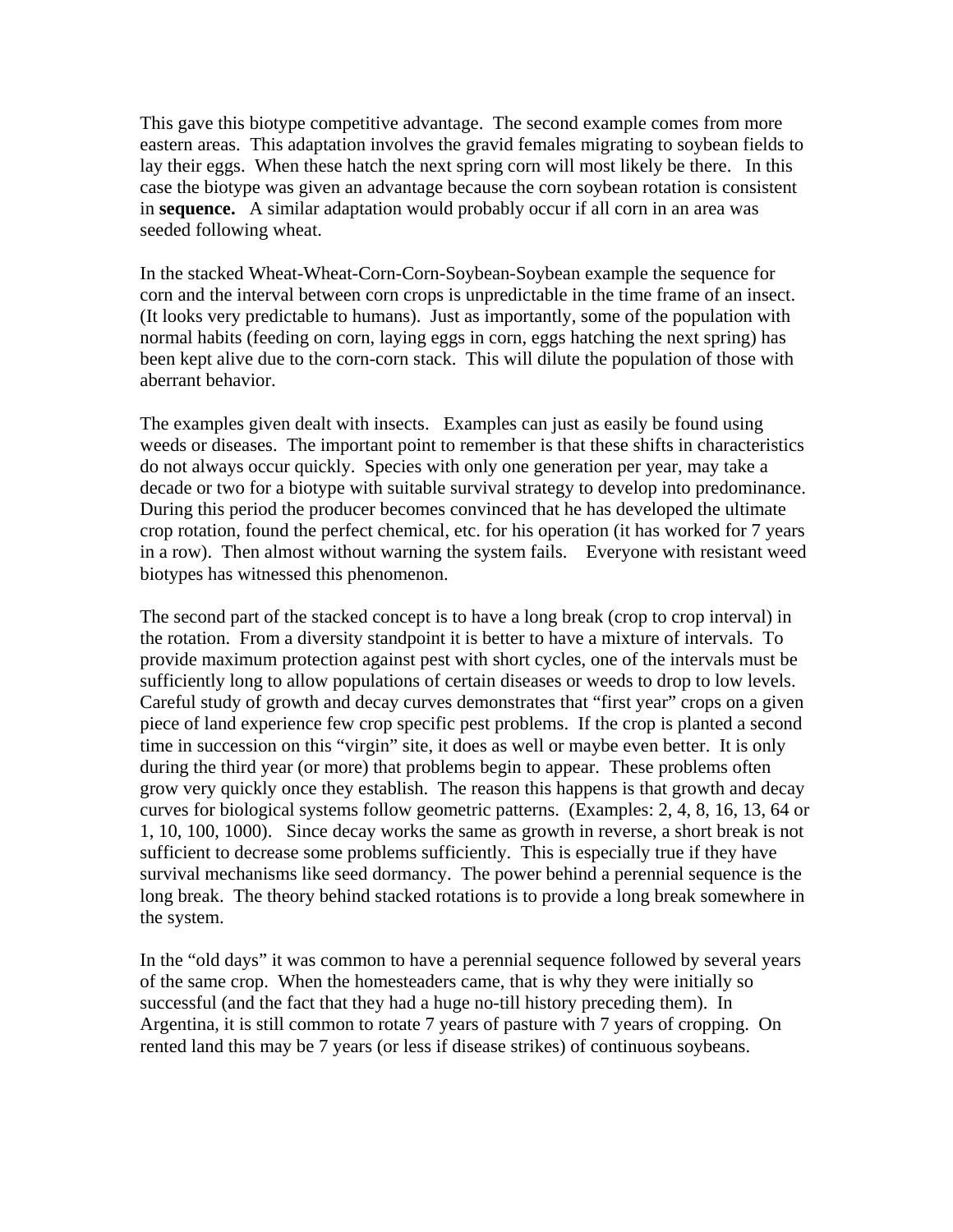Plants develop associated positive biology just as they develop associated negative biology. These associated species can sometimes benefit crops when they are planted in the same field in subsequent years. The most commonly cited example includes VAM; the mycorrhyzal fungi that help crops like corn and sunflowers obtain moisture and nutrients from the soil. It is thought that these organisms might be the reason for corn on corn and sunflower on corn sequences performing better than expected. Another example is the N-fixing rhyzobia bacteria associated with legume crops. Soybeans grown following soybeans are capable of fixing more N because higher rhyzobia populations exist in the soil. The soil is also lower in mineral nitrogen sources since the previous years legume crop scavenged these prior to beginning the fixation process. Part of the theory of stacked rotations involves taking advantage of these positive associations before negative associations can build to harmful levels. There probably are positive associations involving predatory insects as well, but this has not been thoroughly studied.

Still another concept in stacked rotations involves allowing the use of more diverse herbicide programs, specifically those utilizing long-residual compounds. Relatively high rates of atrazine can be used in the first year corn (or sorghum or millet) of a stack since another tolerant crop will follow. This provides the time necessary for the herbicide to degrade before sensitive crops are grown. Similarly, products like Command or Scepter can be used in first year soybeans in areas where these products could not be used in other rotations. A typical herbicide program at Dakota Lakes for a S.Wheat-W.Wheat (double crop forage sorghum-Corn-Corn-Soybean-Soybean rotation (starting following the second crop soybean harvest). Year one Spring Wheat, no burndown followed by Bronate (Buctril M). Year two: winter wheat would have a burndown between spring wheat harvest and winter wheat seeding. No herbicide is normally required in the winter wheat. Two pounds of atrazine would be applied either to the double crop forage sorghum or after it is harvested in the fall. This is dependent on the weeds present. The first year corn usually does not need a burndown but normally receives an early post-emergence application of dicamba. Second year corn receives a traditional program. A GMO like Liberty-Link or Clearfield could be used. We do not use Roundup-ready in this slot at Dakota Lakes. First year soybeans receive a long residual program like Scepter plus Command. Second year soybeans are Roundup Ready. With this program, we have used ALS chemistry once in 6 years, triazines once in 6 years, Roundup Ready once in 6 years (and perhaps a burndown between wheat crops also but this could be paraquat). It is obvious that weeds (viewed from their perspective of time) will find it difficult to develop resistance or tolerance to any of the modes of action employed.

It would be possible to fill several more pages with stacked rotation concepts. I believe most readers will be able to develop these themselves once they begin to think about it. We will conclude with a final example. Recently, I saw an agronomist give what he thought was a negative example of a producer's rotational planning. He stated that the gentleman would seed a particular field to wheat every year until jointed goatgrass pressure became sufficient to preclude wheat. He would then seed it continuously to sorghum until shattercane overwhelmed him. At that point he would seed sunflowers in successive years until white mold became a major problem. At that point he began again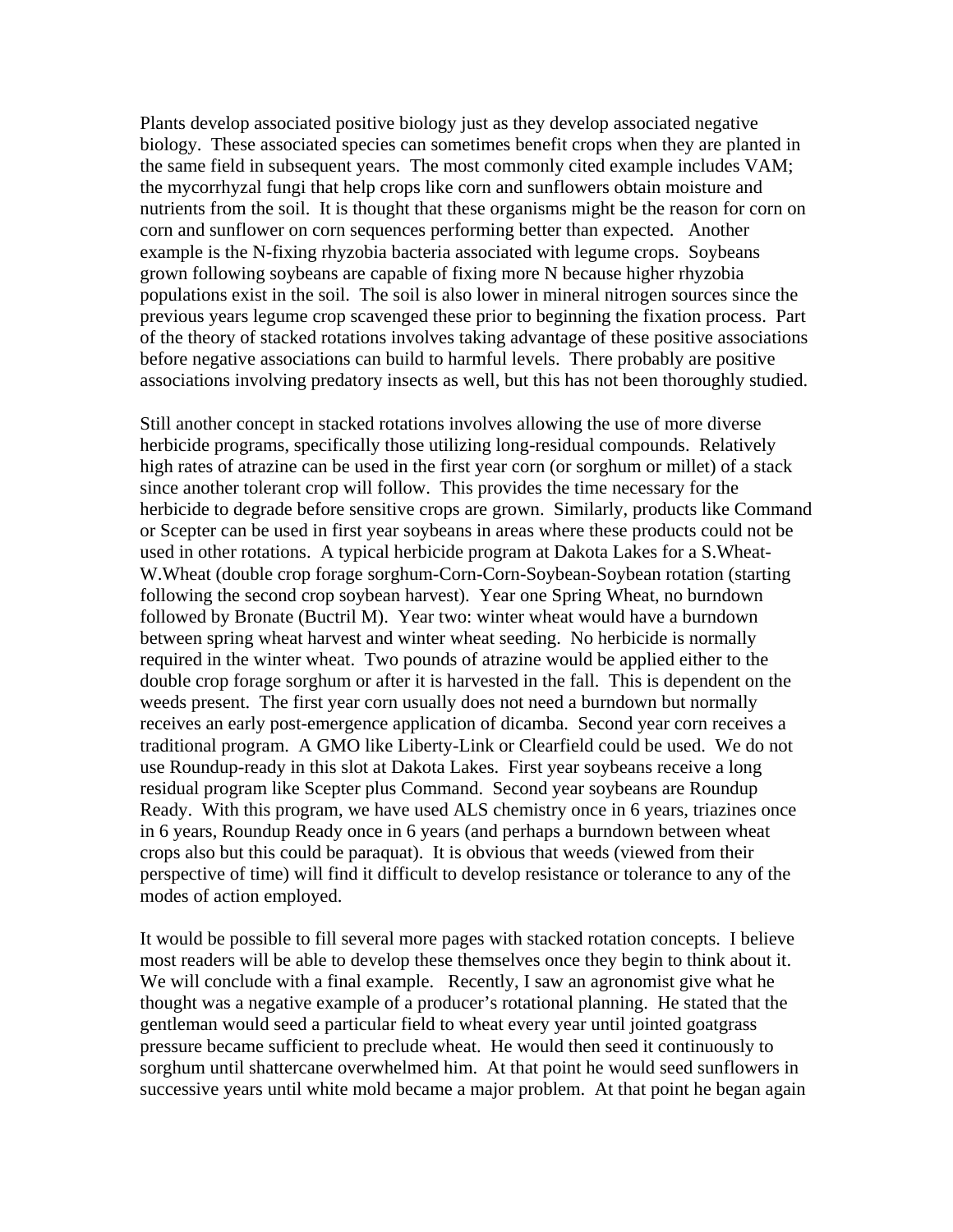with the wheat program. My response was that the producer was at least responding to the natural cycles in his field. It might be better if he anticipated these occurring so that the switch could be made in advance. However, he probably was doing a better job than someone who blindly planted a corn-soybean, wheat-canola-wheat-pea, or wheat-cornsoybean rotation and was surprised when he had to keep changing technology to deal with "new" problems.

ADVANTAGES: Stacked rotations attempt to keep pest populations diverse (confused) through diversity in the sequences and intervals used. Diversity is gained while keeping the number of crops smaller. They allow a mix of long and short residual herbicide programs. This approach can reduce costs and minimizes the chance of tolerance, resistance, and biotype changes.

DISADVANTAGES: Not well tested. Some crop sequences may not be ideal. Less crops means less workload spreading.

### **ROTATIONS UTILIZING BOTH STACKED AND NORMAL SEQUENCES:**

This approach is a hybrid between stacked rotations and the other types. The idea is to use stacks for the species where it provides the most advantage while avoiding it for other species. This may be the most powerful rotation type. The key with this and other rotation planning to understand how natural cycles work and uses sequences and intervals to create the type of environments that favor the crops while preventing problems.

Examples include Canola-W.Wheat-Soybean-Corn-Corn and S.Wheat-W.Wheat-Pea-Corn-Millet-Sunflower.

Advantages: Depending on the rotation, either a large or smaller number of crops can be used. It provides many of the advantages of the stacked rotations but can be designed to avoid some potential problems. The spring cereal to winter cereal stack is especially powerful in areas where winter hardiness is an issue.

Disadvantages: There are few disadvantages if the rotations are well designed.

The power of this approach can be demonstrated best by using the examples given. The SW-WW-Pea-Corn-Millet-Sunflower rotation is designed for cool and dry areas. The two cereals in a row follow a 4-year break for cereal. This builds deep soil moisture and surface residue. Winter hardiness of the WW is less of a concern than with other sequences. Peas and other large-seeded, cool-season, legumes perform well in heavy residues. They turn this cool environment to their advantage and transform it into a warm environment for the subsequent corn crop. Peas make this transformation without using the deep moisture needed for the corn. Atrazine can be safely used in the corn year because millet (or corn or forage sorghum) tolerates atrazine. Millet is a low intensity crop that again allows excess moisture to recharge the subsoil. Sunflower is now seeded into a nice environment that has deep moisture most years. Any volunteer millet can be easily controlled. Broadleaf weeds should have been controlled easily in the corn and